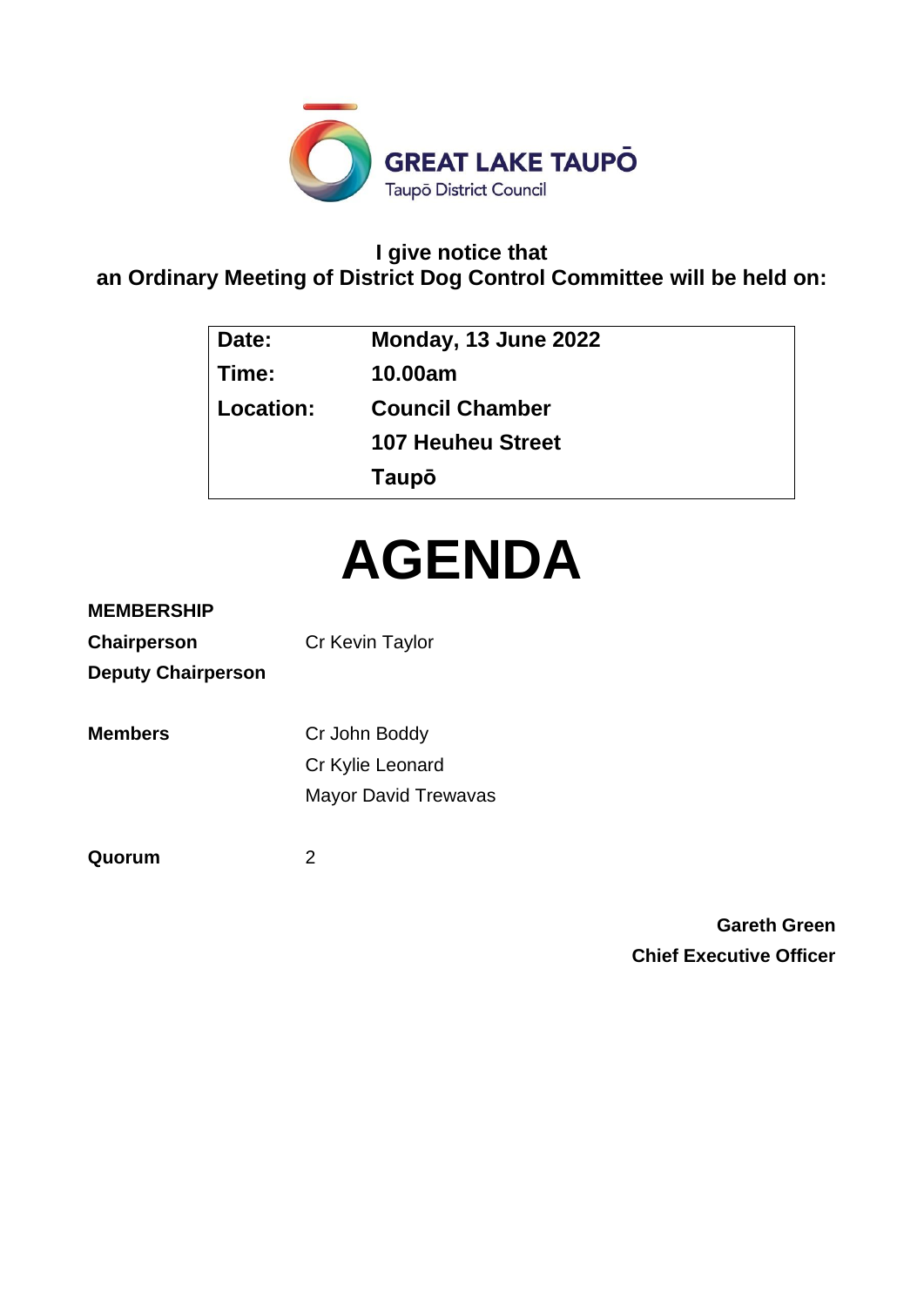# **Order Of Business**

- **1 Apologies**
- **2 Conflicts of Interest**
- **3 Confirmation of Minutes**
	- 3.1 Ordinary District Dog Control Committee Meeting 16 December 2021.................................[.3](#page-2-0)
- **4 Policy and Decision Making**
	- 4.1 OBJECTION TO MENACING CLASSIFICATION PEPSI 210142 ........................................[.4](#page-3-0)
- **5 Confidential Business**

Nil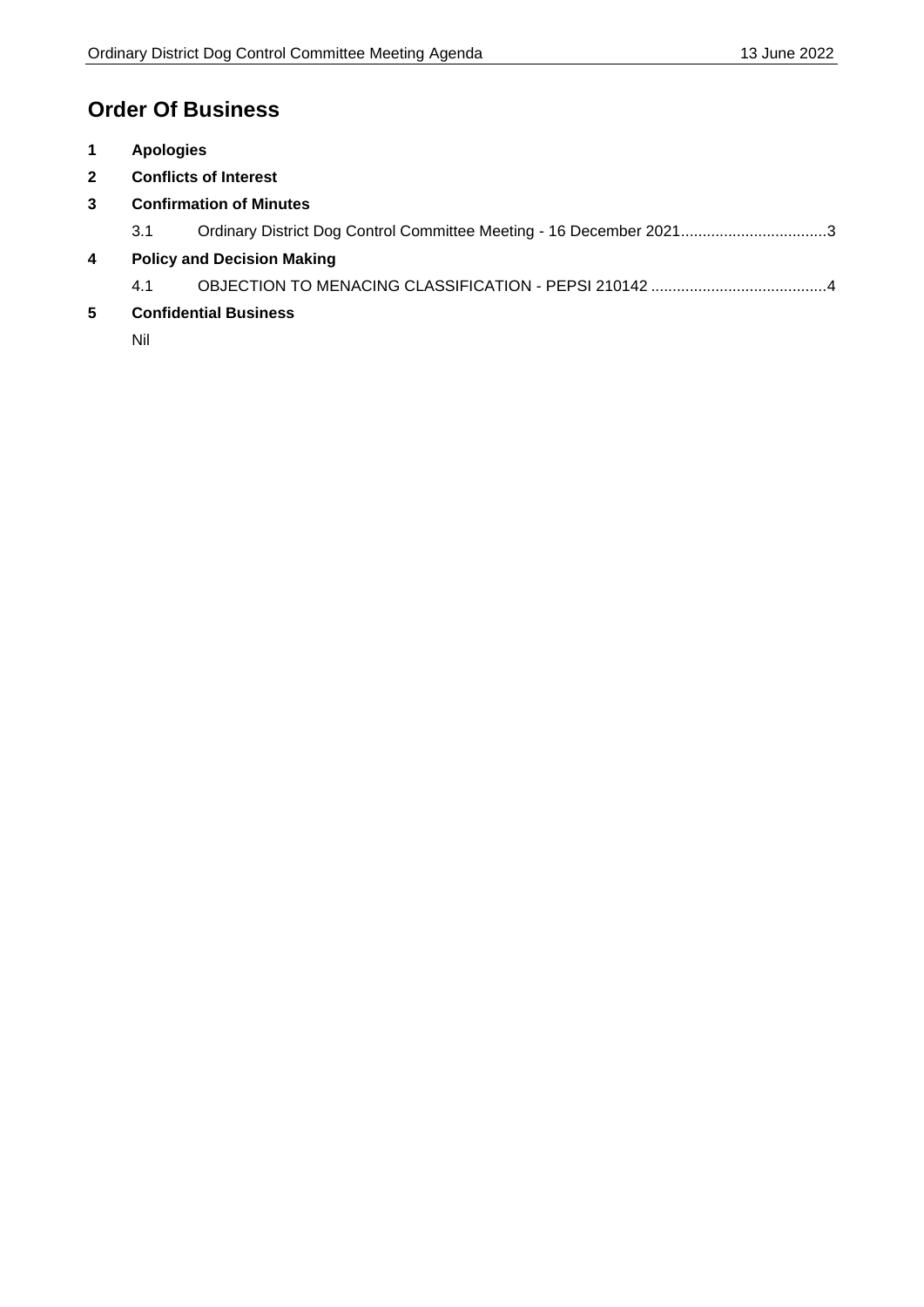# <span id="page-2-0"></span>**3.1 ORDINARY DISTRICT DOG CONTROL COMMITTEE MEETING - 16 DECEMBER 2021**

# **Author: Shainey James, Governance Quality Manager**

**Authorised by: Nigel McAdie, Legal, Risk and Governance Manager**

# **RECOMMENDATION(S)**

1. That the minutes of the District Dog Control Committee meeting held on Thursday 16 December 2021 be confirmed as a true and correct record.

# **ATTACHMENTS**

**1. District Dog Control Committee Meeting Minutes - 16 December 2021**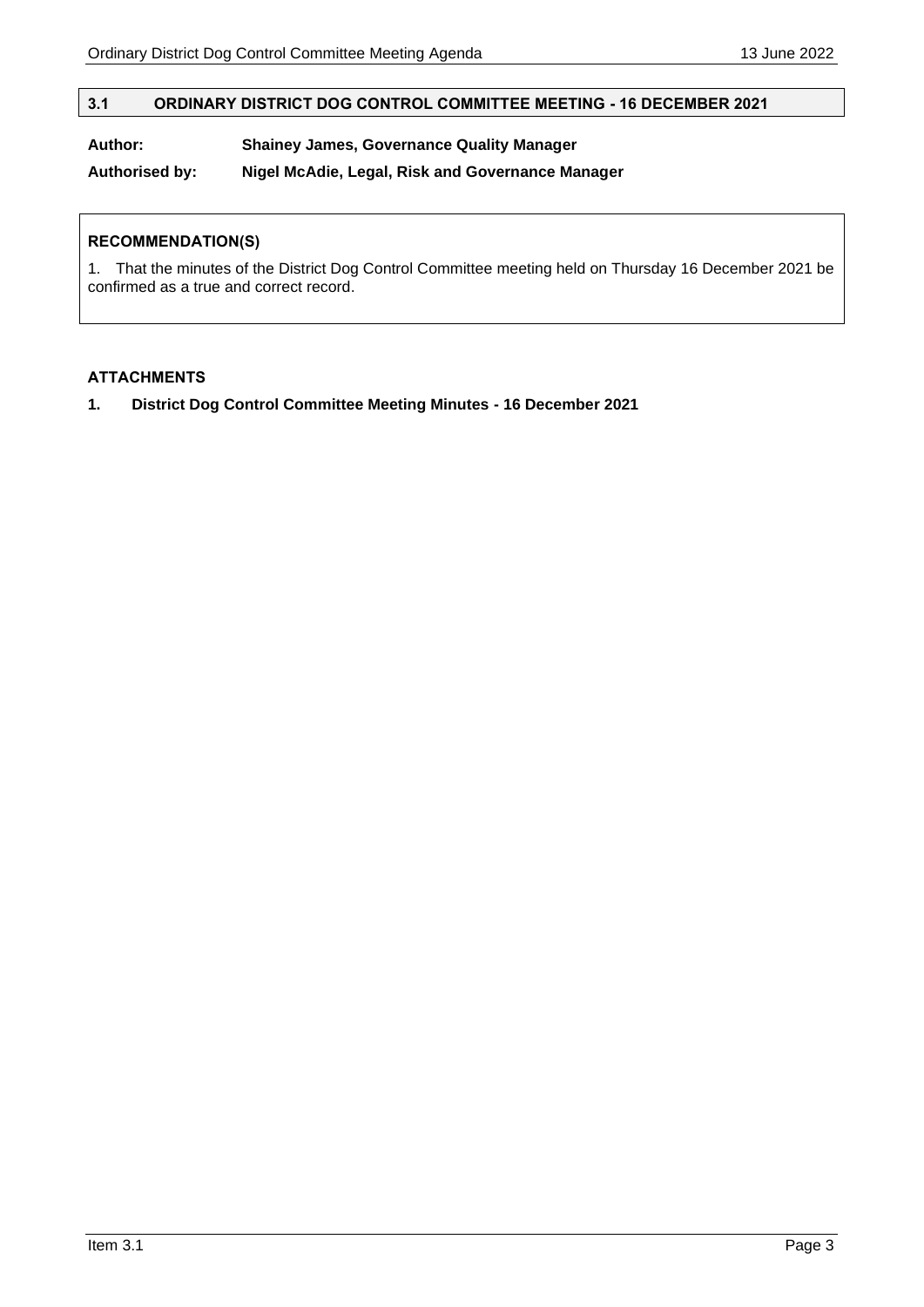# <span id="page-3-0"></span>**4.1 OBJECTION TO MENACING CLASSIFICATION - PEPSI 210142**

# **Author: Ross McDonald, Compliance & Regulatory Manager**

**Authorised by: Jessica Sparks, Environmental Services Manager**

# **PURPOSE**

This item is being presented to the Committee for it to consider upholding or rescinding a menacing dog classification that has been objected to by the dog owner 08537 – Mrs Janice Christa Black (Mrs Black).

# **EXECUTIVE SUMMARY**

Section 33A of the Dog Control Act 1996 ("the Act") (Attachment 1) allows Taupō District Council to classify a dog as menacing if the dog is considered to pose a threat to a person or other animal due to observed or reported behaviour.

Pepsi a Retriever, Labrador/Cross Black, Male, Tag Number: 210142 (Pepsi) was classified as menacing on 09/03/2022 (Attachment 2) after a complaint (Attachment 3) made by a member of the public was investigated by Council Compliance Officers. After the completion of the investigation (Attachment 4 - 15) Mrs Black was issued an infringement, cancellation of her responsible dog owner status, cancellation of her multiple dog permit (under review), a direction to fence/secure the property so that the dog cannot escape and an Incident Warning Letter (Attachment 16 - 20) .

In accordance with section 33B of the Act, Mrs Black has objected to the classification (Attachment 21) and the Committee is required to consider the objection to the menacing classification.

Mrs Black states in her objection "I have always understood that Pepsi, a rescue dog that I have fostered and subsequently owned since he was a puppy, would have a number of behavioural challenges to manage and I have always taken the utmost care in ensuring he is not put in situations that may unsettle him or situations that may cause disturbance to others. He is still a teenager and as such does not always make the best decisions. However, I do not believe that he poses any more of a threat to any person, stock, poultry, domestic animal or protected wild life than the average dog".

Mrs Blacks understands the seriousness of the situation and had taken steps to ensure that her dogs cannot enter either her own paddock or the neighbours and unfortunately on this occasion, that has proven insufficient.

At the date of preparing this agenda item Mrs Black appears to be complying with the requirements of the classification and there have been no further incidents reported.

# **RECOMMENDATION(S)**

That the District Dog Control Committee upholds the menacing dog classification for Pepsi.

# **BACKGROUND**

The proposal has not been presented previously.

A report was made to Council's Compliance Team that Pepsi had been worrying stock on a neighbouring property at approximately 2015 hours on the 26 February 2022, leaving one sheep bleeding from its mouth.

The complainant advised that they had sighted the dog owner and son running past in one of their paddocks so went to investigate what was occurring. By the time they had got to the scene the offending dog (identified as Pepsi) had been put over the other side of the fence (on Mrs Blacks property) and the son was restraining Pepsi to stop the dog re-engaging.

The complainant advised that they have had previous negative interactions from dogs located at Mrs Blacks property and the dogs are very aggressive when/if they approach the boundary fence.

Mrs Black states that she has owned Pepsi for about 3 years old and that he can be very timid. Pepsi also shows aggression when cornered.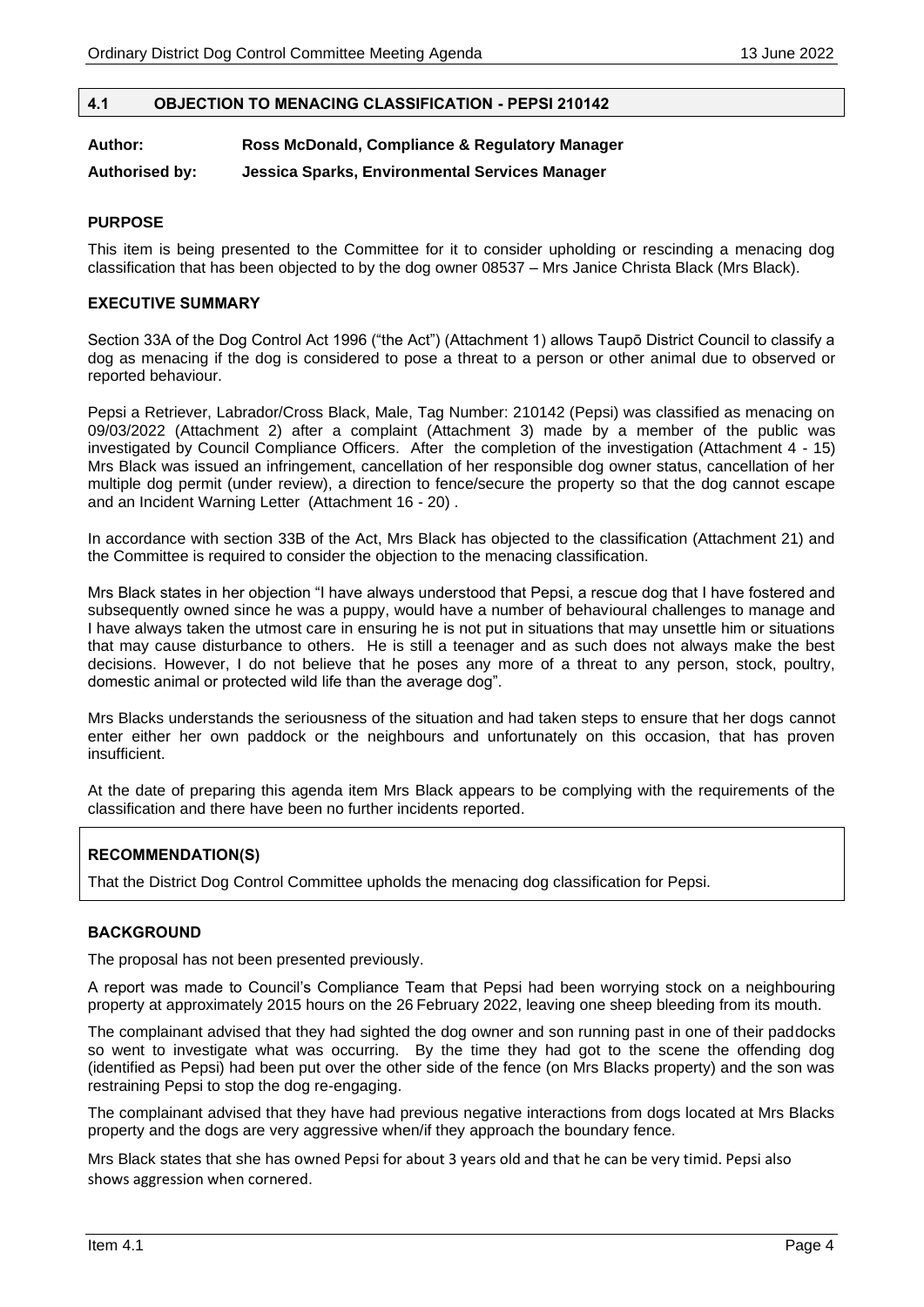Mrs Black objects to the menacing classification.

# **DISCUSSION**

# **Statutory Framework – Section 33A and 33B of the Dog Control Act 1996**

The objects of the Act are to make better provision for the care and control of dogs. The Act also imposes obligations on dog owners designed to ensure that dogs do not cause a nuisance to any person and do not injure, endanger, or cause distress to any person.

Should a dog, by action or observed behaviour, be considered to pose a threat, then section 33A of the Act allows the territorial authority to classify a dog as menacing, and section 33B allows the owner to object to the classification and to be heard in support of the objection.

#### **Evidence which formed the basis for the Classification – Section 31**

- On 28/02/2022, Council received a complaint that Pepsi had been worrying stock on a neighbouring property.
- The complainant was able to positively identify that Pepsi was the offending dog (this is not disputed by the dog objector).
- Pepsi was able to freely leave his property as the fencing was not adequate to prevent this.
- Pepsi was roaming and not under the control of a person.
- Mrs Black admits the incident occurred
- During a telephone conversation Mrs Black stated several points of interest regarding Pepsi's behaviour:
	- "If it's moving, he chases it"
	- "Pepsi has a high prey drive"
	- "(Pepsi is) A high energy dog"

After completing the investigation, a classification matrix was completed. This is based on the information gained from witness interviews, previous history, and evidence found during the investigation. The matrix forms part of the decision to classify a dog as menacing. In this case the classification matrix did not reflect a menacing classification. However, with the admission in regards to Pepsi' behaviour made by the owner and the dogs history, Pepsi was classified as menacing.

#### **Steps taken by the Owner to Prevent any Threat to the Safety of Persons or Animals – Section 33B(2)(b)**

Since the reported incident, there have been no further reports to Council in relation to Pepsi. Mrs Black has been cooperative with ensuring that the effects of the classification have been adhered to. Mrs black has also made improvements to her property to prevent the dog escaping and Pepsi has attended stock aversion training (Attachments 22 - 24).

#### **Matters Relied Upon in Support of the Objection – Section 33B(2)(c)**

Mrs Black has objected to the Menacing classification. Mrs Black has made the following comments in support of her objection:

I do not believe that he (Pepsi) poses any more of a threat to any person, stock, poultry, domestic animal or protected wildlife than the average dog".

I have taken steps to ensure that my dogs cannot enter either my paddock or the neighbours. This has been achieved by making improvements to the fencing on her property.

Mrs Black has taken Pepsi to attend some stock aversion training (however there is no evidence to support what this included or its results).

Mrs Black has provided references from other parties in support of her objection (Attachments 25 - 27).

#### **Other Relevant Matters – Section 33B(2)(d)**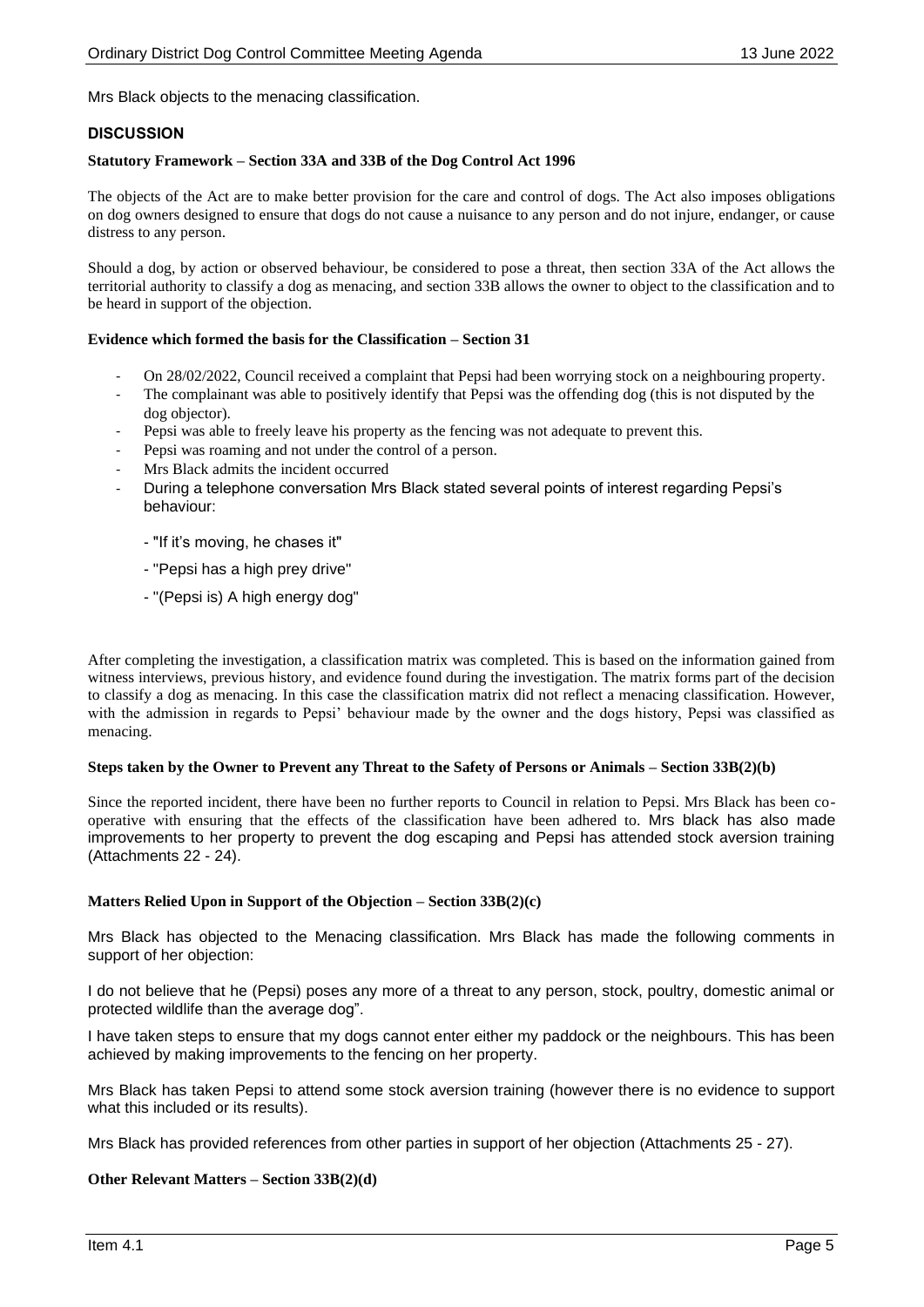Given the subjective nature of dog attacks and the process of classifying a dog, each incident although seemingly similar will vary as will the enforcement action/options. The outcome is based on evidence that has been presented, the likelihood of reoccurrence, history of the dog, negligence on the part of the person in control of the dog at the time and ensuring the safety of our community from further harm.

In this case the classification matrix used by Council scored below the menacing range, however after reviewing the file and in accordance with the Dog Control Act 1996 Section 33A which states a Territorial authority may classify dog as menacing if it considers that dog may pose a threat to any person, stock, poultry, domestic animal, or protected wildlife because of any observed or reported behaviour of the dog it was decided that a classification was warranted and appropriate.

In this case the factors that reinforced the Compliance Teams decision to classify were:

Mrs Black admits Pepsi's behaviour/judgement cannot be relied upon alone.

Pepsi was able to roam from the property where he is kept and has done on more than one occasion.

Pepsi was not under the control of a person at the time of the incident.

The dog was required to be restrained to prevent Pepsi re-engaging with the stock.

Based on this information it is considered that there are two options:

1. Rescind the menacing classification; or

2. Uphold the menacing classification.

# **OPTIONS**

Analysis of Options

Option 1: Rescind the menacing classification

| Advantages |                                                                                                           |           | <b>Disadvantages</b>                                                                                  |  |
|------------|-----------------------------------------------------------------------------------------------------------|-----------|-------------------------------------------------------------------------------------------------------|--|
|            | Council is seen to have a fair and robust process<br>when considering an objection.                       | $\bullet$ | Should there be another incident, Council maybe<br>criticised for not taking all actions available to |  |
|            | Consideration is given to the ongoing compliance by<br>the owner since the incident to prevent any future |           | upholding the menacing<br>prevent harm by<br>classification to ensure the dog is not a threat to the  |  |
|            | concerns.                                                                                                 |           | public and or other animals.                                                                          |  |

Option 2: Uphold the menacing classification

| Advantages |                                                                                                                                                                                                                                                                                                                                                                                              | <b>Disadvantages</b> |                                                                                                                                    |
|------------|----------------------------------------------------------------------------------------------------------------------------------------------------------------------------------------------------------------------------------------------------------------------------------------------------------------------------------------------------------------------------------------------|----------------------|------------------------------------------------------------------------------------------------------------------------------------|
|            | Council is seen to take any incident seriously when it<br>comes to uncontrolled dogs or owners not taking<br>their obligations under the Act.<br>Upholding the classification ensures that the current<br>owner (who may be required by Council to rehome<br>Pepsi) must make any future owners aware of Pepsi'<br>history and by doing so mitigate the chance of<br>further harm or injury. |                      | Council's response might be seen as excessive in<br>relation to a dog that shows what may be considered<br>normal characteristics. |

# Analysis Conclusion:

The menacing classification is upheld by the Committee.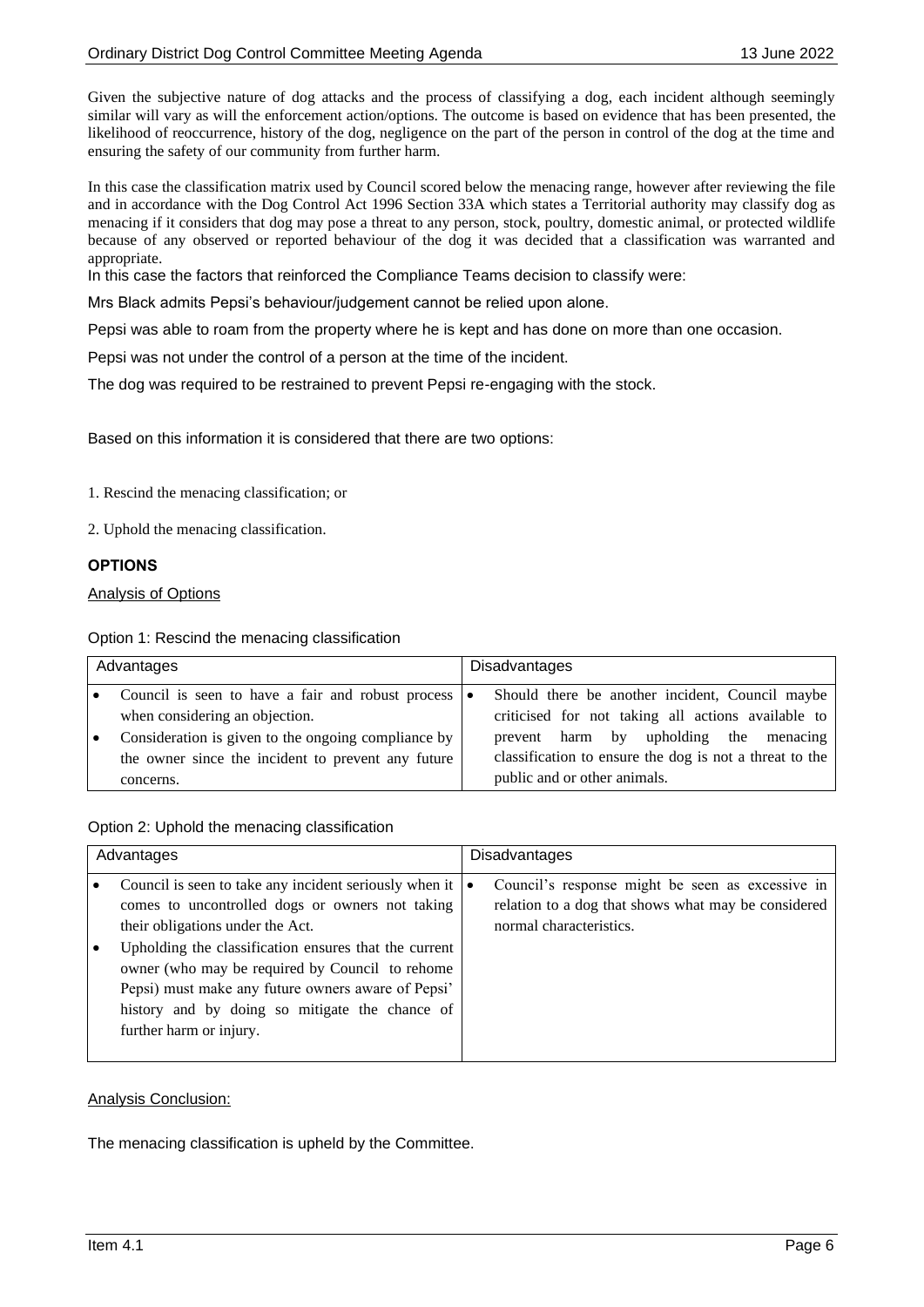## **CONSIDERATIONS**

#### **Alignment with Council's Vision**

Council's vision is 'to be the most prosperous and liveable district in the North Island by 2022'. This is accompanied by a core set of values to underpin decision-making, the following of which are relevant to this particular proposal: Resilient.

#### **Financial Considerations**

There are no financial considerations.

#### **Legal Considerations**

#### Local Government Act 2002

The matter comes within scope of the Council's lawful powers, including satisfying the purpose statement of [Section 10](http://www.legislation.govt.nz/act/public/2002/0084/latest/DLM171803.html?search=qs_act%40bill%40regulation%40deemedreg_local+government+act_resel_25_h&p=1) of the Local Government Act 2002. That section of the Act states that the purpose of local government is (a) to enable democratic local decision-making and action by, and on behalf of, communities; and (b) to promote the social, economic, environmental, and cultural well-being of communities in the present and for the future. It is considered that social is of relevance to this particular matter.

The proposal has been evaluated with regards to a range of legislation. The key legislation applicable to the proposal is the Dog Control Act1996, in particular section 33 - Objection to classification of dog under section 33b(1):

(3) Where any dog is classified as a menacing dog under section 33A, the owner may, within 14 days of the receipt of notice of that classification under section 33B, object to the classification in writing to the territorial authority and shall be entitled to be heard in support of his or her objection.

(4) In considering any objection under this section, the territorial authority shall have regard to—

- (a) the evidence which formed the basis for the original classification; and
- (b) any steps taken by the owner to prevent any threat to the safety of persons and animals; and
- (c) the matters advanced in support of the objection; and
- (d) any other relevant matters—

and may uphold or rescind the classification.

#### **Policy Implications**

There are no known policy implications.

#### **Māori Engagement**

Council is bound by various Acts to consult and/or engage with Māori, including a duty to act reasonably and in good faith as a Te Tiriti ō Waitangi partner. Equally, Council has a responsibility to develop and proactively foster positive relationships with Māori as key stakeholders in our district, and to give effect to the principles of Te Tiriti ō Waitangi including (but not limited to) the protection of Māori rights and their rangatiratanga over tāonga. While we recognise Māori in general, we also need to work side by side with the three ahi kaa / resident iwi of our district.

Although good faith does not necessarily require consultation, it is a mechanism for Council to demonstrate its existence and commitment to working together as district partners. Appropriately, the report author acknowledges that they have considered the above obligations including the need to seek advice, guidance, feedback and/or involvement of Māori on the proposed recommendation/s, objective/s, project/s or service/s outlined within this report.

#### **Risks**

If the classification is rescinded, there is a risk to Council if Pepsi was to be involved in another incident of similar nature. The risk is a reputational one i.e. that Council did not use all of its tools to prevent future harm.

# **SIGNIFICANCE OF THE DECISION OR PROPOSAL**

Council's Significance and Engagement policy identifies the following matters that are to be taken into account when assessing the degree of significance of proposals and decisions:

a. The level of financial consequences of the proposal or decision;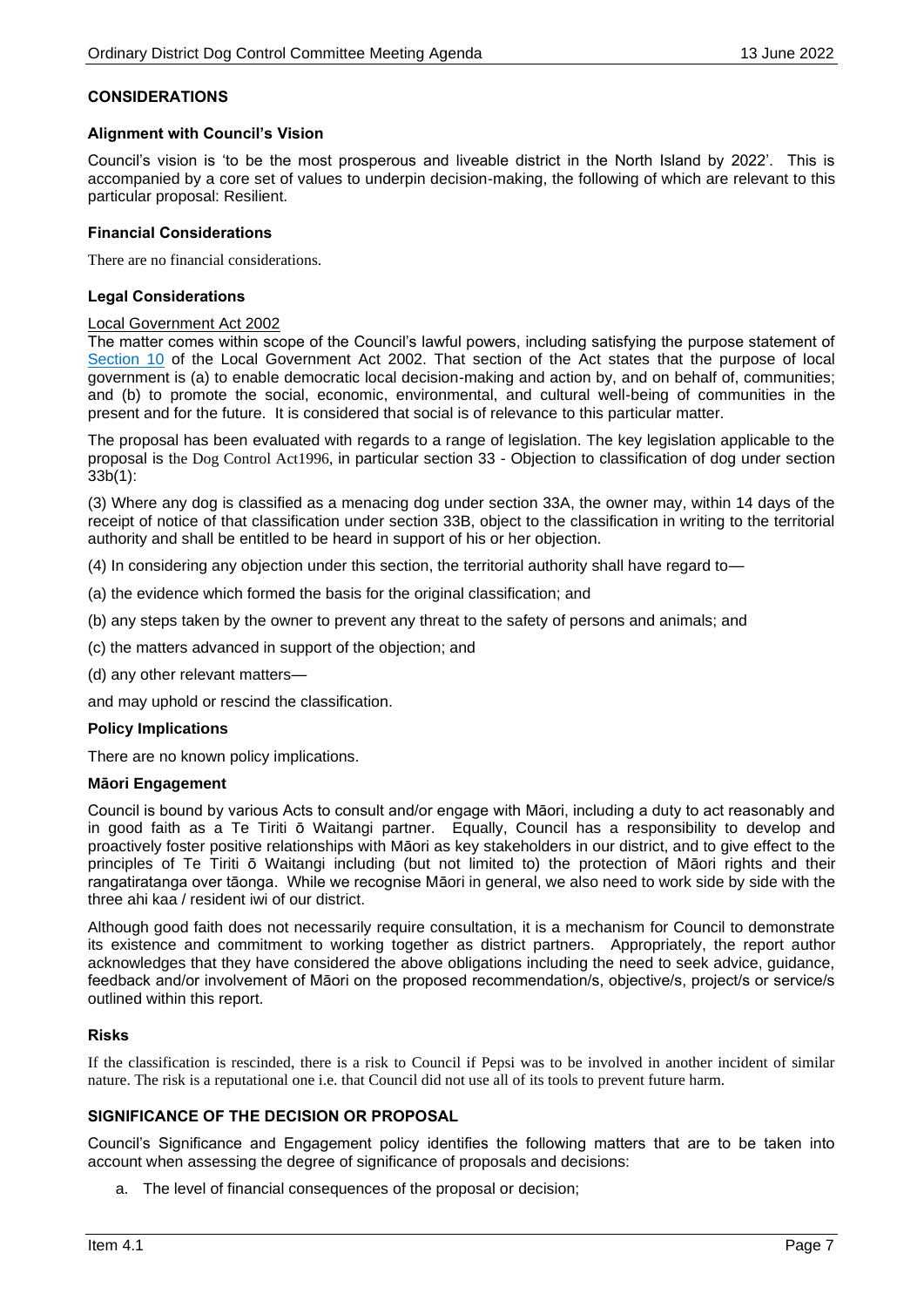- b. Whether the proposal or decision will affect a large portion of the community or community of interest;
- c. The likely impact on present and future interests of the community, recognising Maori cultural values and their relationship to land and water;
- d. Whether the proposal affects the level of service of an activity identified in the Long Term Plan;
- e. Whether community interest is high; and
- f. The capacity of Council to perform its role and the financial and other costs of doing so.

Officers have undertaken a rounded assessment of the matters in clause 11 of the Significance and Engagement Policy (2016) and are of the opinion that the proposal under consideration is of low importance.

## **ENGAGEMENT**

Taking into consideration the above assessment, that the decision is of a low degree of significance, officers are of the opinion that no further engagement is required prior to Council making a decision.

## **COMMUNICATION/MEDIA**

Direct communication has been/will be carried out with affected parties/key stakeholders but no wider communication is considered necessary.

## **CONCLUSION**

It is the owner's responsibility to ensure a dog is controlled effectively and in accordance with the Act. Dog owners must understand their obligations, in particular to protect the community from their dog causing nuisance and/or injury through aggressive behaviour.

This incident is a direct result of Pepsi not being controlled or confined in a manner that would have prevented the incident.

The position of the Compliance Team on behalf of the Council is that the evidence substantiates the classification of Pepsi as a menacing dog in accordance with the Act which states: a Territorial authority may classify a dog as menacing if there is observed or reported behaviour of the dog posing a threat to any person, stock, poultry, domestic animal, or protected wildlife.

If Mrs Black continues to comply with the classification requirements and ensure Pepsi is secured on her property, there is a reduced risk of future harm from Pepsi and the objective of the Act has been achieved. Should Mrs Black not comply, then the ability to impose financial penalties (through infringements) and further classification remains available to Council.

# **ATTACHMENTS**

- 1. Attachment 1 Dog Control Act 1996 Section 33B
- 2. Attachment 2 Notice of Menacing Classification Pepsi SR 2204261
- 3. Attachment 3 Service Request 2204261
- 4. Attachment 4 Dog Owner File
- 5. Attachment 5 Dog Incident Checksheet Complainant
- 6. Attachment 6 Dog Incident Checksheet Witness A
- 7. Attachment 7 Dog Incident Checksheet Offending Dog Owner
- 8. Attachment 8 Photo of PEPSI 1
- 9. Attachment 9 Photo of PEPSI 2.pdf
- 10. Attachment 10 Scene Diagram
- 11. Attachment 11 Information and Photo Showing Alledged Egress from Property (Pepsi)
- 12. Attachment 12 Paddock Boundary Fence
- 13. Attachment 13 Photo of Land Boundary (between Complainant and Offending Dog Owner)
- 14. Attachment 14 Photo Showing Location Attachment 14 Complainant Sighted Stock and Offending Dog Owner
- 15. Attachment 15 TDC Dog Classification Evaluation Matrix SR2204261 CO44
- 16. Attachment 16 Infringement 804156 Pepsi.pdf
- 17. Attachment 17 Responsible Dog Owner Permit Cancellation 08537